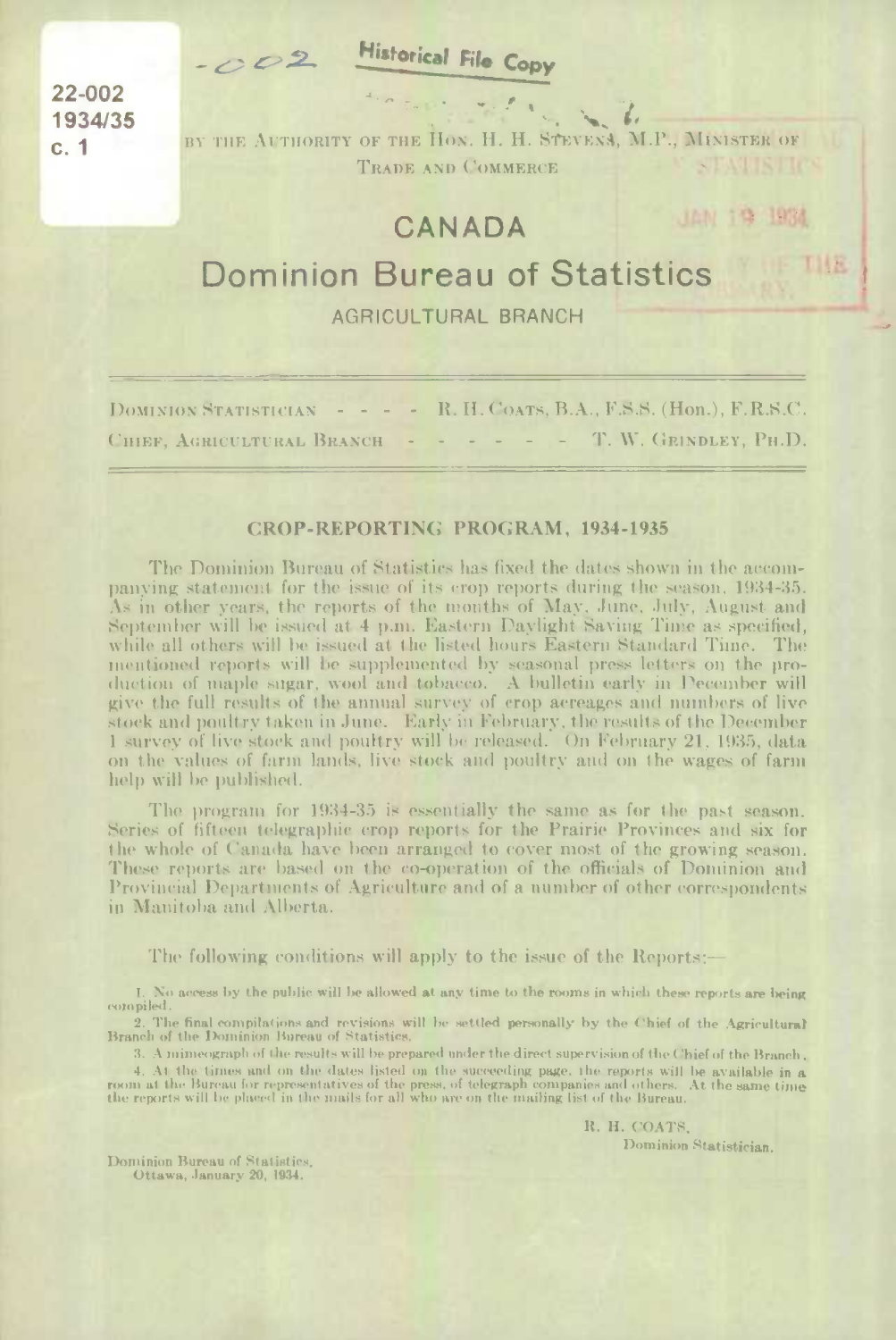|     |                             |           |                | $\boldsymbol{2}$                                                                                                                                                                                               |
|-----|-----------------------------|-----------|----------------|----------------------------------------------------------------------------------------------------------------------------------------------------------------------------------------------------------------|
| No  | Date                        | Day.      | Time           | Subject                                                                                                                                                                                                        |
|     | 1934                        |           | E.D.S.         |                                                                                                                                                                                                                |
| ı   | Máy<br>9                    | Wednesday |                | 4 p.m. Intentions to Plant Field Crops, Winter Killing and Spring Condition<br>of Fall Wheat, Fall Rye, and Hay and Clover Meadows. Progress<br>of Spring Seeding.                                             |
|     | May<br>29                   | Tuesday   |                | 4 p.m. Telegraphic Crop Report. Prairie Provinces.                                                                                                                                                             |
|     | June<br>6                   | Wednesday | 4 p.m.         | Telegraphic Crop Report, Prairie Provinces,                                                                                                                                                                    |
|     | June<br>8                   | Friday    |                | 4 p.m. Condition of Field Crops at May 31, Canada.                                                                                                                                                             |
|     | $_{\text{une}}$<br>12       | Tuesday   |                | 4 p.m. Telegraphic Crop Report, Canada.                                                                                                                                                                        |
|     | June<br>19                  | Tuesday   | 4 p.m.         | Telegraphic Crop Report, Prairie Provinces.                                                                                                                                                                    |
|     | June<br>26                  | Tuesday   |                | 4 p.m. Telegraphic Crop Report, Canada.                                                                                                                                                                        |
|     | July<br>$\frac{4}{3}$       | Wednesday |                | 4 p.m. Telegraphic Crop Report, Prairie Provinces.                                                                                                                                                             |
|     | July<br>10                  | Tuesday   |                | 4 p.m. Telegraphic Crop Report, Canada.                                                                                                                                                                        |
| ļ0  | July<br>11                  |           |                | Wednesday   4 p.m. Condition of Field Crops at June 30 and Preliminary Estimate of<br>Areas of Late-sown Crops, Canada.                                                                                        |
|     | $\tau_{\mathrm{uly}}$<br>17 | Tuesday   |                | 4 p.m. Telegraphic Crop Report, Prairie Provinces.                                                                                                                                                             |
|     | July<br>24                  | Tuesday   | 4 p.m.         | Telegraphic Crop Report, Prairie Provinces.                                                                                                                                                                    |
| 13. | July<br>31                  | Tuesday   | 4 p.m.         | l'Felegraphic Crop Report, Canada.                                                                                                                                                                             |
|     | Aug.<br>8                   | Wednesday | 4 p.m.         | Telegraphic Crop Report, Prairie Provinces.                                                                                                                                                                    |
| 15  | lug<br>10                   | Friday    | 4 p.m.         | Preliminary Estimate of Yield of Fall Wheat, Fall Rye, Hay and<br>Clover and Alfalfa. Condition of Field Crops at July 31, Canada.<br>Estimate of Areas Sown to Principal Grain Crops in Prairie<br>Provinces. |
| 18  | Aug.<br>11                  | Saturday  |                | 12 noon Stocks of Grain in Canada at July 31.                                                                                                                                                                  |
| 17  | Aug.<br>14                  | Tuesday   |                | 4 p.m. [Telegraphic Crop Report, Canada.                                                                                                                                                                       |
| 18  | 21<br>Tug.                  | Tuesday   |                | 4 p.m. Telegraphic Crop Report, Prairie Provinces.                                                                                                                                                             |
|     | Aug.<br>28                  | Tuesday   |                | 4 p.m. Telegraphic Crop Report, Canada.                                                                                                                                                                        |
| 20  | Sept.<br>$\overline{5}$     |           |                | Wednesday   4 p.m. Telegraphic Crop Report, Prairie Provinces.                                                                                                                                                 |
|     | $\varepsilon$ ept. 11       | Tuesday   |                | 4 p.m. Preliminary Estimate of Yield of Principal Grain Crops and Condi-<br>tion of Late-sown Crops, Capada.                                                                                                   |
| L22 | Oct.<br>$\mathbf{1}$        | Thursday  | E.S.<br>4 p.m. | Preliminary Estimate of Yield of Root and Fodder Crops, Canada.                                                                                                                                                |
| 23  | Nov.<br>9                   | Friday    | 4 p.m.         | Provisional Estimate of Yield of Grain Crops. Canada.                                                                                                                                                          |
|     | Nov.<br>15                  | Thursday  | 4 p.m.         | Provisional Estimate of Yield of Root and Fodder Crops, Canada.<br>Area and Condition of Fall Wheat and Fall Rye and Progress of<br>Fall Ploughing.                                                            |
| 25  | Dec.<br>13                  | Thursday  | 4 p.m.         | Preliminary Estimate of Value of Field Crops. Canada.                                                                                                                                                          |
| 26  | 1935<br>Jan.<br>24          | Thursday  | 4 p.m.         | Final Estimate of Area, Yield and Value of Field Crops, Canada.                                                                                                                                                |
| 27  | April 11                    | Friday    |                | 4 p.m. Stocks of Grain on Hand and of Merchantable Quality and Distri-<br>bution of Wheat Crop, March 31, Canada.                                                                                              |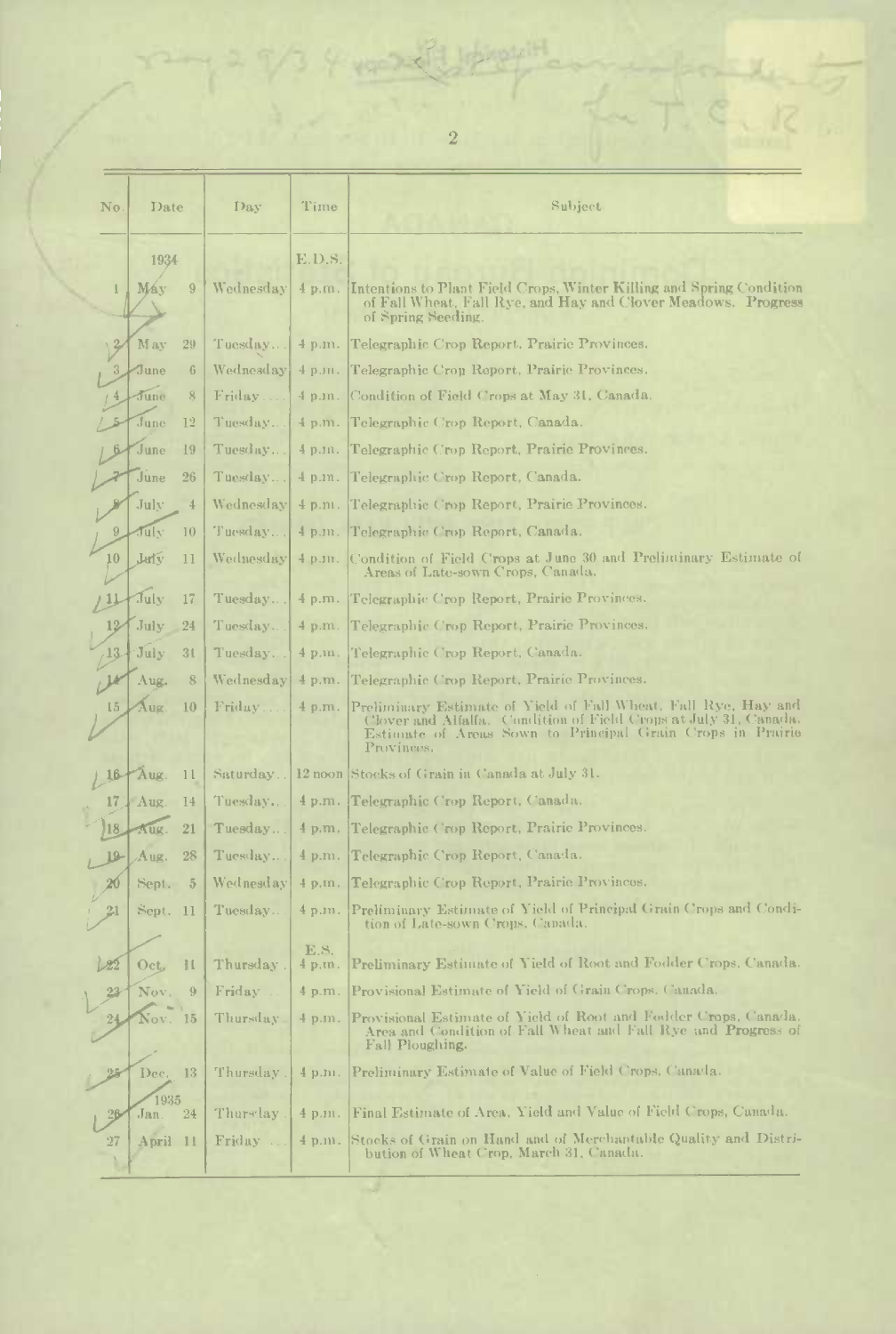|        | $\mathcal{B}$<br>9 |                                                   |              |          |              |    |                         |                                    |                |   |   |          |                 |                      |                |                                   |                |                                    |                |                         |    |                |                               |                |       |   |
|--------|--------------------|---------------------------------------------------|--------------|----------|--------------|----|-------------------------|------------------------------------|----------------|---|---|----------|-----------------|----------------------|----------------|-----------------------------------|----------------|------------------------------------|----------------|-------------------------|----|----------------|-------------------------------|----------------|-------|---|
|        |                    |                                                   | <b>MAY</b>   |          |              |    |                         | JUNE                               |                |   |   |          |                 |                      |                | JULY                              |                |                                    |                | <b>AUGUST</b>           |    |                |                               |                |       |   |
| S      | M                  |                                                   |              | WIT      | IF           | S  | S                       | M.                                 | $\mathbb{T}$   | W | T | $\oplus$ | S               |                      | $S$ M          | W                                 |                | IF                                 | S              | S                       | M  |                | W                             | T.             | IF-   | S |
|        |                    |                                                   | $\mathbf{z}$ | $\Delta$ | $\triangleq$ | 5  |                         |                                    |                |   |   |          | $\overline{z}$  |                      | 2 <sup>1</sup> | $\overline{4}$                    | $\overline{5}$ | 6                                  | $\overline{r}$ |                         |    |                |                               | $\overline{z}$ |       |   |
| 6      | $\overline{z}$     | $\theta$                                          | 91011        |          |              | 12 | $\overline{\mathbf{3}}$ | $\overline{a}$                     | $\overline{5}$ | 6 | 7 | 8        | $\mathcal{Q}$   | $\theta$             | $\overline{9}$ |                                   |                | $ 10 $ $ 11 $ $ 12 $ $ 13 $ $ 14 $ |                | $\overline{\mathbf{S}}$ | 6  | $\overline{7}$ | $\overline{a}$                | $\overline{9}$ | 10 11 |   |
| $13 -$ |                    | 14 15 16 17 18                                    |              |          |              | 19 |                         | $10$ $11$ $12$ $13$ $14$ $15$ $16$ |                |   |   |          |                 | 15 16 17 18 19 20 21 |                |                                   |                |                                    |                |                         |    |                | 12   13   14   15   16        |                | 1718  |   |
|        |                    | 20 21 22 23 24 25 26                              |              |          |              |    |                         | 17   18   19   20   21             |                |   |   | 22 23    |                 |                      |                | $22 \mid 23 \mid 24 \mid 25 \mid$ |                | $26$ $27$ $28$                     |                | 19                      |    |                | $20$ $21$ $22$ $23$ $24$ $25$ |                |       |   |
| 27     |                    | $28 \begin{bmatrix} 29 \\ 30 \end{bmatrix}$ 30 31 |              |          |              |    |                         | $24$ 25 26 27 28                   |                |   |   | 29       | 30 <sup>°</sup> |                      | 29 30 31       |                                   |                |                                    |                | 26                      | 27 |                | 20 29 30 31                   |                |       |   |

|                |      | <b>DECEMBER</b>                                                                                                                                                                                                                                                                               |  |  |  |  |  |  |  |
|----------------|------|-----------------------------------------------------------------------------------------------------------------------------------------------------------------------------------------------------------------------------------------------------------------------------------------------|--|--|--|--|--|--|--|
|                |      |                                                                                                                                                                                                                                                                                               |  |  |  |  |  |  |  |
|                |      |                                                                                                                                                                                                                                                                                               |  |  |  |  |  |  |  |
|                |      |                                                                                                                                                                                                                                                                                               |  |  |  |  |  |  |  |
|                |      |                                                                                                                                                                                                                                                                                               |  |  |  |  |  |  |  |
|                |      |                                                                                                                                                                                                                                                                                               |  |  |  |  |  |  |  |
|                |      |                                                                                                                                                                                                                                                                                               |  |  |  |  |  |  |  |
| 2 <sub>1</sub> | $-3$ | $S$ M $T$ W $T$ $F$ $S$<br>5678<br>9   10   11   12   13   14   15<br>$\left  18 \right  19 \left  20 \right  21 \left  22 \right  23 \left  24 \right $ $\left  16 \right  17 \left  18 \right  19 \left  20 \right  21 \left  22 \right $<br>$\frac{27}{10}$ $\frac{24}{11}$ 25 26 27 28 29 |  |  |  |  |  |  |  |

|                | 35<br>9        |     |                 |             |   |                         |                 |                |                   |    |                |                                        |                |                  |                                                                          |              |              |                                    |                 |                |               |          |              |                         |                     |                |              |  |  |  |
|----------------|----------------|-----|-----------------|-------------|---|-------------------------|-----------------|----------------|-------------------|----|----------------|----------------------------------------|----------------|------------------|--------------------------------------------------------------------------|--------------|--------------|------------------------------------|-----------------|----------------|---------------|----------|--------------|-------------------------|---------------------|----------------|--------------|--|--|--|
| <b>JANUARY</b> |                |     |                 |             |   |                         |                 | FEBRUARY       |                   |    |                |                                        |                |                  |                                                                          | <b>MARCH</b> |              |                                    |                 |                |               |          |              | <b>APRIL</b>            |                     |                |              |  |  |  |
| S              | M              | UT. | W               | T           | F | S                       | $\mathsf{S}$    | M              | $\mathbb{T}$      | W  |                | F                                      | S              | S                | M                                                                        | T            | W            |                                    | TF              | $\mathsf{S}$   | $\mathsf{S}$  |          | MITI         | W                       |                     | TF             | <sub>S</sub> |  |  |  |
|                |                |     | $\overline{z}$  | 314         |   | $\overline{\mathbf{S}}$ |                 |                |                   |    |                | $\mathfrak{g}$                         | $\overline{c}$ |                  |                                                                          |              |              |                                    | $\mathbf{r}$    | $\overline{z}$ |               |          | $\mathbf{2}$ | $\overline{\mathbf{3}}$ | $\boldsymbol{A}$    | $\mathfrak{s}$ | 6            |  |  |  |
| 6              | $\gamma$       | B   |                 | 9   10   11 |   | 12                      | $\mathbf{B}$    | $\mathbf{d}_i$ | 5                 | 6  | $\overline{7}$ | $\overline{a}$                         | $\mathbb{Q}$   | $\overline{3}$   | $\mathcal{A}% _{0}=\mathcal{A}_{\mathrm{CL}}^{\mathrm{CL}}(\mathcal{A})$ | 5            | $\mathbf{6}$ | $\overline{y}$                     | $\theta$        | $\ddot{ }$     | $\mathcal{F}$ | $\alpha$ | $\ddot{9}$   |                         | $10$ $H$ $12$ $13$  |                |              |  |  |  |
| 13             | l rai          | 15  | 16              | $17 - 18$   |   | 19                      | 10 <sub>1</sub> | 111            | 12                | 13 | 1415           |                                        | 16             | 10               |                                                                          |              |              | $ 11 $ $ 12 $ $ 13 $ $ 14 $ $ 15 $ |                 | 16             | $\ \cdot\ _1$ | 1516     |              |                         | 17 18 19 20         |                |              |  |  |  |
| 20 21          |                | 22  |                 | 23 24 25 26 |   |                         | 17.1            | 18             | 19                | 20 | 21             | $\begin{array}{c} \n 22\n \end{array}$ | 23             | 17               |                                                                          | 18 19 20     |              | 21                                 | 22              | 23             | 21            |          |              |                         | $22$ 23 24 25 26 27 |                |              |  |  |  |
|                | $27$ $28$ $29$ |     | 30 <sub>o</sub> | 31          |   |                         |                 |                | 24   25   25   27 |    | 28             |                                        |                | $\frac{247}{31}$ | $25\,$                                                                   |              | 26 27 28     |                                    | $29 \,   \, 30$ |                | 28            | 29 30    |              |                         |                     |                |              |  |  |  |
|                |                |     |                 |             |   |                         |                 |                |                   |    |                |                                        |                |                  |                                                                          |              |              |                                    |                 |                |               |          |              |                         |                     |                |              |  |  |  |